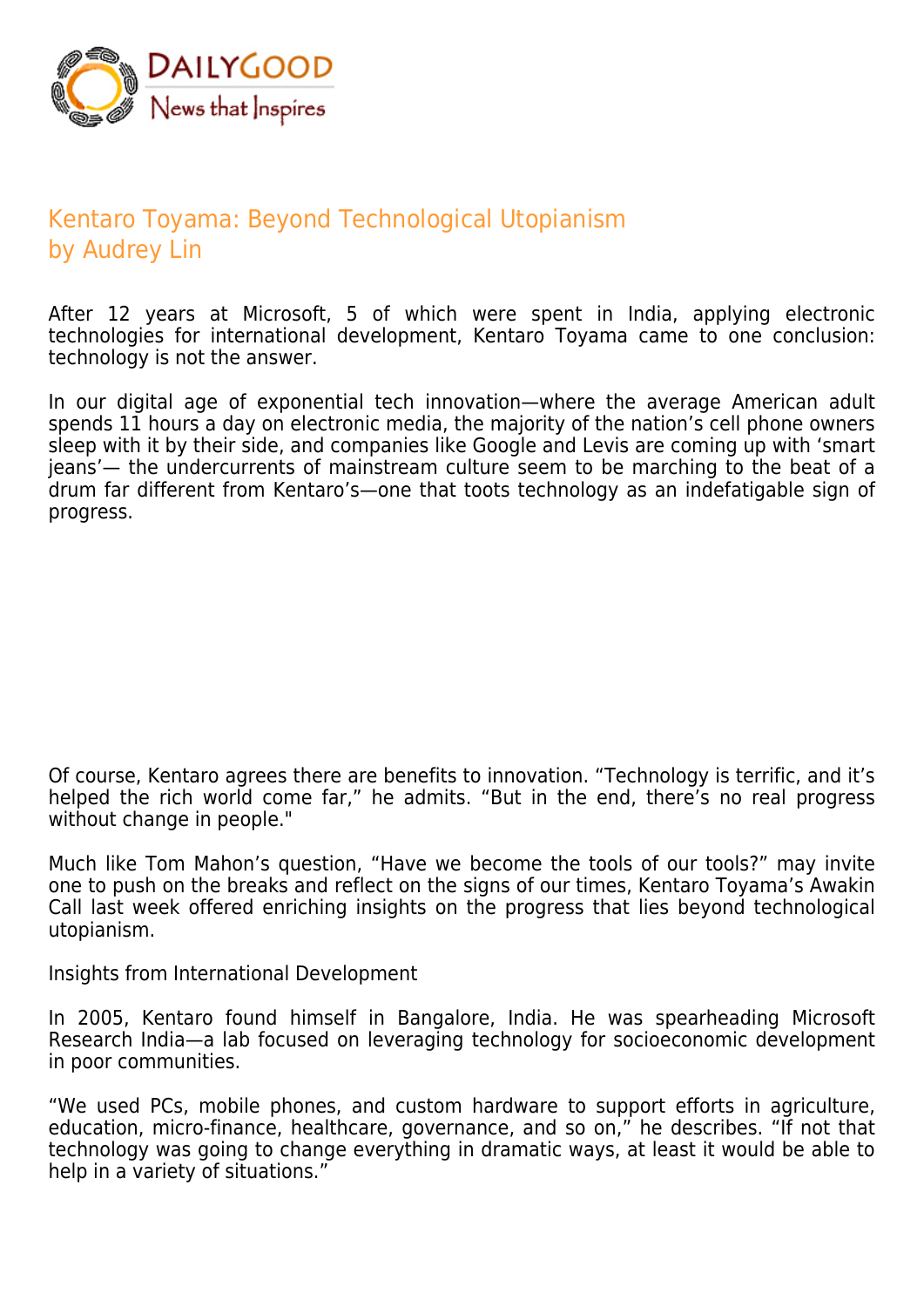Yet, what he found after 5+ years in 50-odd research projects and a team of 10 researchers— half of whom were technologists and the other half social scientists— was that it mattered who they worked with, not how good the technologies they used were.

"If our partners were very committed to their missions, and good at what they did, then they would use the technology that we designed in a positive way to enhance what they were already doing," he elaborates. "On the other hand, if our partners were not particularly committed to their missions or not capable of executing their missions, then it didn't make a difference. No matter how good the technology was, it didn't help."

In one particular instance, Kentaro was visiting an education project just outside Bangalore. They had provided teachers with a tool that allows teachers to easily screen visual materials on a projector, free of prep-work like PowerPoint slides.

"But when I went to visit this school, what I found was that when the class started, for the first few minutes, the teacher was not able to get the projector to work. So he started twiddling around, and then eventually, I jumped in to help."

By the time they rebooted the laptop, got everything working, and all the students back in their seats, twenty the forty-five minute class had already gone by.

"No matter how good the technology was, without the larger system support of IT system as well as adequate training to use the technology and beyond, it just didn't make a difference. In fact, it probably caused some harm."

Again and again, this happened in various cases.

"Basically, it wasn't the technology doing the magic," Kentaro realized. "Whenever technology did something good, it was human beings doing the right thing and using technology as the tool to amplify what they were doing. So I came to the conclusion that technology amplifies underlying human forces, and it doesn&#39:t fix broken systems, or broken institutions."

Technology and Consciousness Development

The last four decades in the US has given rise to an "explosion of digital innovation."

"Everything from the Internet to cell phones, to Facebook, to Google, to Microsoft, and to whatever digital technology that we think as being incredibly helpful has happened in the last four decades," Kentaro points out.

Yet during that same span of time, the United States has not seen poverty decline, and in fact, it has gone up since the recession.

The description of his just-released book Geek Heresy: Rescuing Social Change from the Cult of Technology, adds: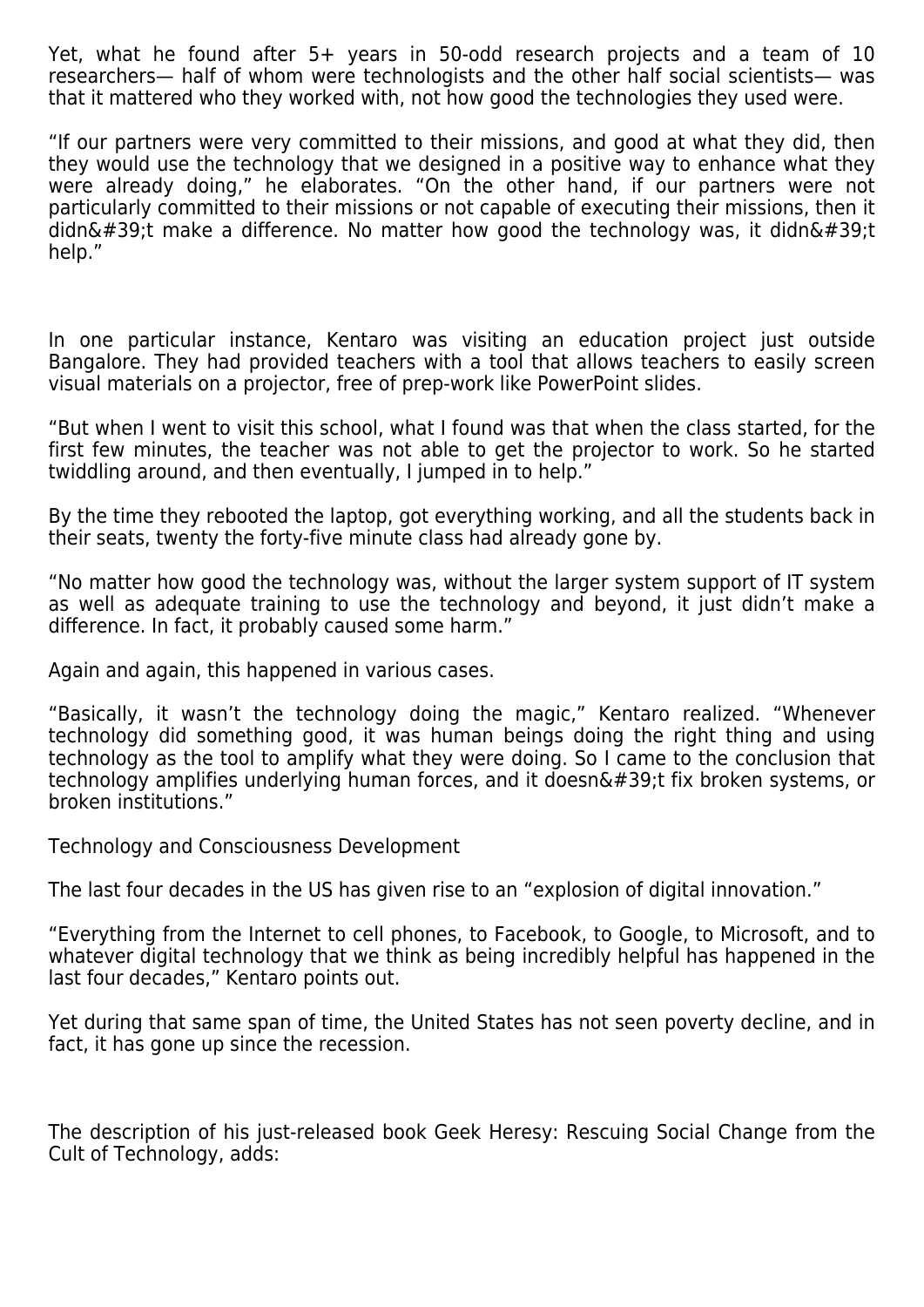"Computers in Bangalore are locked away in dusty cabinets because teachers don't know what to do with them. Mobile phone apps meant to spread hygiene practices in Africa fail to improve health. Executives in Silicon Valley evangelize novel technologies at work even as they send their children to Waldorf schools that ban electronics… Why then do we keep hoping that technology will solve our greatest social ills?"

"If you believe that technology by itself, is somehow causing positive social changes, these facts just fly in the face of that idea," the information technology professor states.

If we want to actually create such changes, we must look at the intent behind the tech—the people and motivations within them that draw us to innovate in the first place.

Heart, Mind, and Will

In Part II of his book, Kentaro offers three building blocks of all human virtues: heart, mind, and will—which can be described as "good intention, good judgment, and good self-control."

When those three elements are present in good form, the researcher explains, then technology can in fact be used in a positive way, and with good outcomes.

"But if they are not in place, then there is no technology that will fix the situation. They are the deeply social challenges that we have to address."

But how exactly does one develop these virtues?

While Kentaro feels that we as a human civilization don't have a well-rounded model for how that happens, he offers ideas from his own personal experiences.

"I think we develop virtues indirectly, as we chase our own aspirations… I was a pretty lazy kid who just barely did enough work to get by in school, but because I wanted to be good at things and to be recognized for being good at things, I worked hard in college to do the things that I wanted. So in some sense, I've learned the self-control in order to achieve aspirations that I had as a teenager, as a young man."

He cites an example from when he was in high school:

"When I was 15, I entered a high school physics egg-drop contest in which we were supposed to design the lightest container that would allow an egg to survive a drop from a water tower. I won, but was disappointed that the victory wasn $&\#39$ ; ttrumpeted in the next morning  $&\#39$ ; school-wide announcements. That led me to introspect, and I found that:

1) I was unconsciously seeking public accolades for my ingenuity;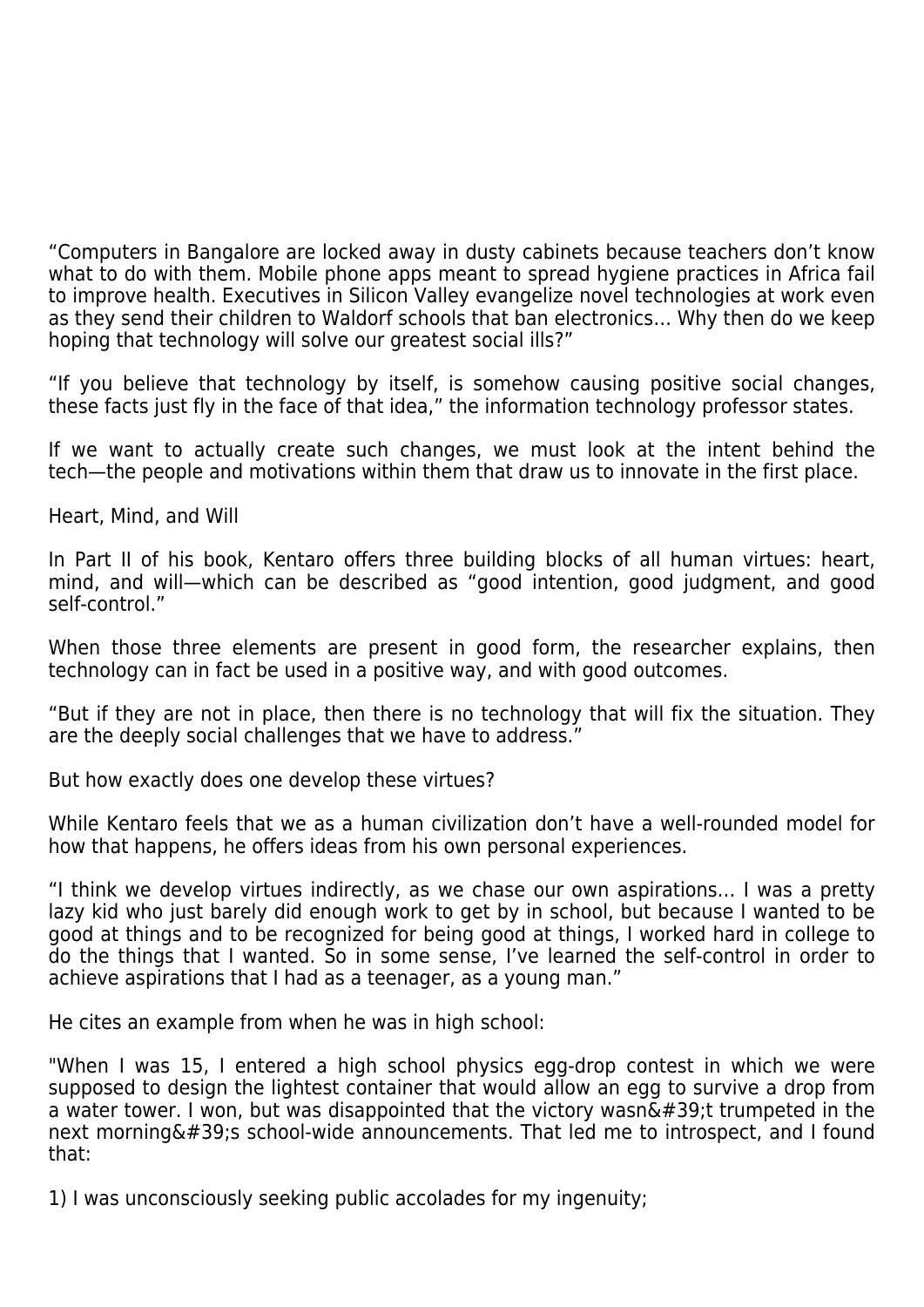2) I felt immature doing so; yet

3) I couldn $'$ ; t think myself out of the desire.

I see that moment as the beginning of my conscious adulthood, as well as the defining crux of my life. It has been with me ever since, despite having tried a lot of things to grow beyond it. The only way to let it go, it seems to me now, is a single-minded pursuit of the aspiration until  $I\&\#39$ : mexhausted of it."

While we can't will ourselves out of our demons, as we pursue them, we come to realize that those empty pursuits don't make us any happier than we would be without them.

"Over time, the chasing of the aspiration have kind of eroded the desire. I see myself being less interested in public recognition in a funny way, because I have chased it. So more and more, I have mental slack to chase other [virtuous] aspirations that have always been with me, but would never be as loud as the one for recognition."

For example, as he achieved and eroded his desire for recognition, Kentaro noticed that the desire to make an impact on the world that is positive for other people, and to help others achieve their own aspiration, grew louder and more clear.

A similar example happened with his coworker at Microsoft, Patrick Awuah, who was born and raised in Ghana, and had moved to the US after receiving a scholarship to attend Swarthmore University.

"His early ambitions were relatively modest," Kentaro describes. "Exactly the kind we all have. He wanted to have a good job. He was interested in engineering, so he wanted to have intellectual contributions in the technology sector. He joined Microsoft, and he happened to join exactly at the time when Microsoft was rapidly growing. So he did very well."

Then, after 10 years, he looked back and realized he achieved all that he had set out to do. He could run an organization and manage lots of people, but it didn't engage him in the same way anymore.

"I had a conversation with him once. He said it just didn't seem that important to figure out what button should go where on an operative UI." Kentaro recalls. "Until that moment, that was his primary occupation."

So eventually, Patrick left Microsoft, went to business school to gain knowledge to start a university in Ghana. In 2002, Ashesi University was founded. Kentaro taught there the first year. Today, they have 400 students at any given point, and many of the early students have graduated and gone on to start their own nonprofit organizations.

"What's interesting about all this," Kentaro concludes, "was that it all comes down to some transformative change that happened in Patrick as a result of him chasing his own aspirations."

Complacency vs. Consciousness Development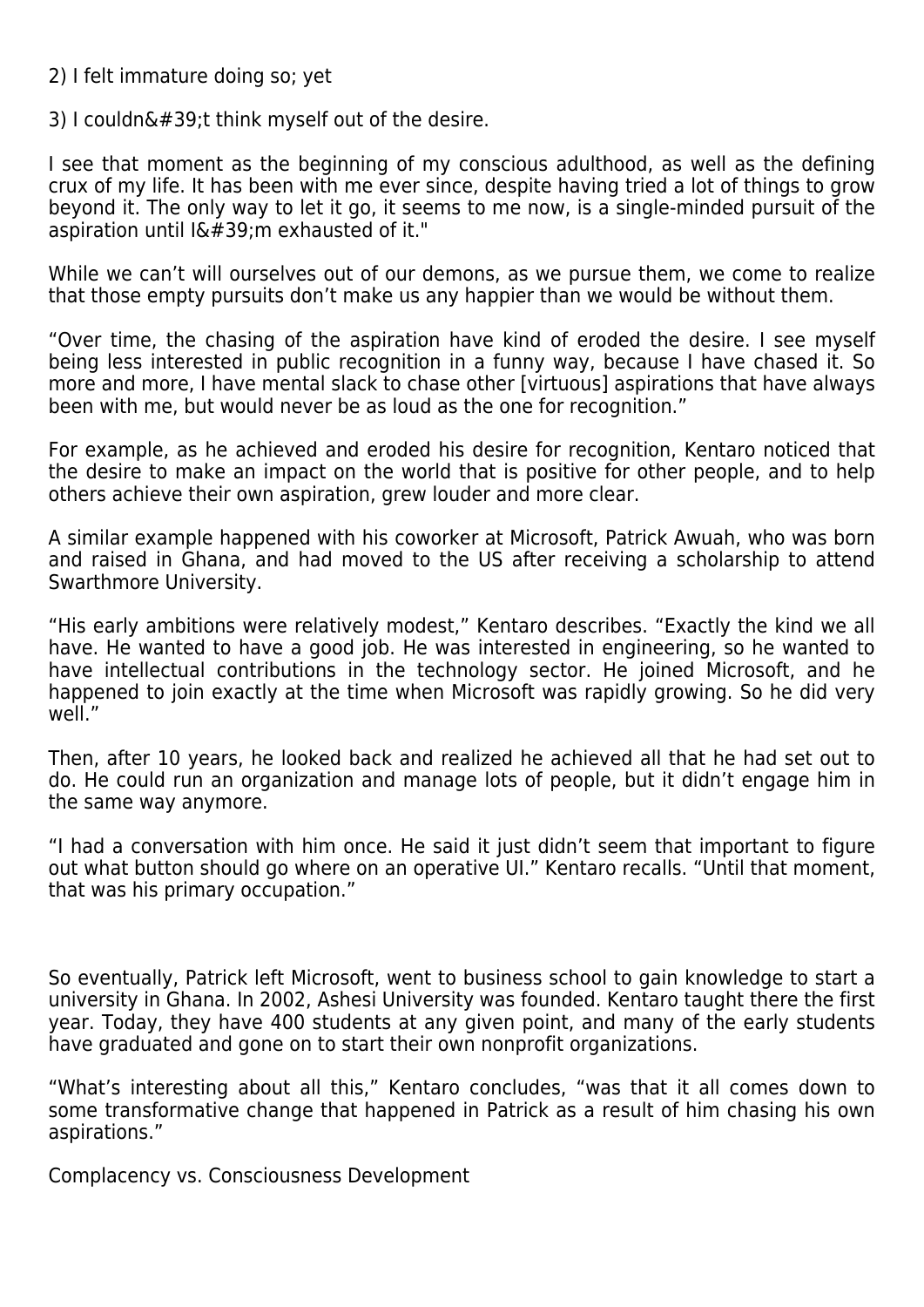As we glance at the motivations behind the acts and aspirations that inspire us to innovate—one major trapping of innovation is the draw towards complacency.

"The problem with technology is that it amplifies as much our desire to grow as it does our desire to be complacent," Kentaro says. "It  $\&\#39$ ; very easy to distract yourself with a technology and do things that are in no way contributing to consciousness development, but meet other desires that we have as people. I think one of the big dangers is exactly the one that many people have feared about mass media all along. We are rapidly becoming a society, in which we  $\&\#39$ ; re so busy entertaining ourselves that we don't have the time to think about consciousness development."

At the start of the call, Birju noted that he uses an 'insight timer' app on his phone to remind him to meditate.

"If you already believe that meditation is important, any system that reminds you to meditate is going to help you do it better. But those systems are completely powerless to change the mind of somebody who doesn $\&\#39$ ; believe in meditation," Kentaro discerns.

He offers another example of gamification in education. As adults, some of our productivity and capacity in doing our jobs are dependent on our ability to do mundane tasks—and to push through the boredom so that we can achieve those results-- whether  $it\'$ ; reading documents, or writing documents, or coding tedious parts of software.

"Imagine if all schools are gamified." Kentaro invites. "On one hand, those kids might very well end up learning a lot of math, science, and history that we want them to learn; on the other hand, we would have erased a generation of kids who've never had the chance to learn how to push themselves through boring material," he offers.

"It's a mistake that we should be chasing after making life easier for everybody. What we want is to chase after the capacity for everybody to make a life better for themselves. And that capacity is a very different thing from the actual improvement."

Such a capacity, he notes, can only be found when we develop our own human virtues—as we face our own transformations from the inside-out.

"If you are really interested in creating a better world," he posits, "then there is something else you have to get better at, which is expression of compassion, empathy, and your capacity to do the things that you do."

Then, with striking sincerity, he reflects, "One other thing that I am very consciously aware of myself is, however much I think I am contributing to the world, the fact is that I